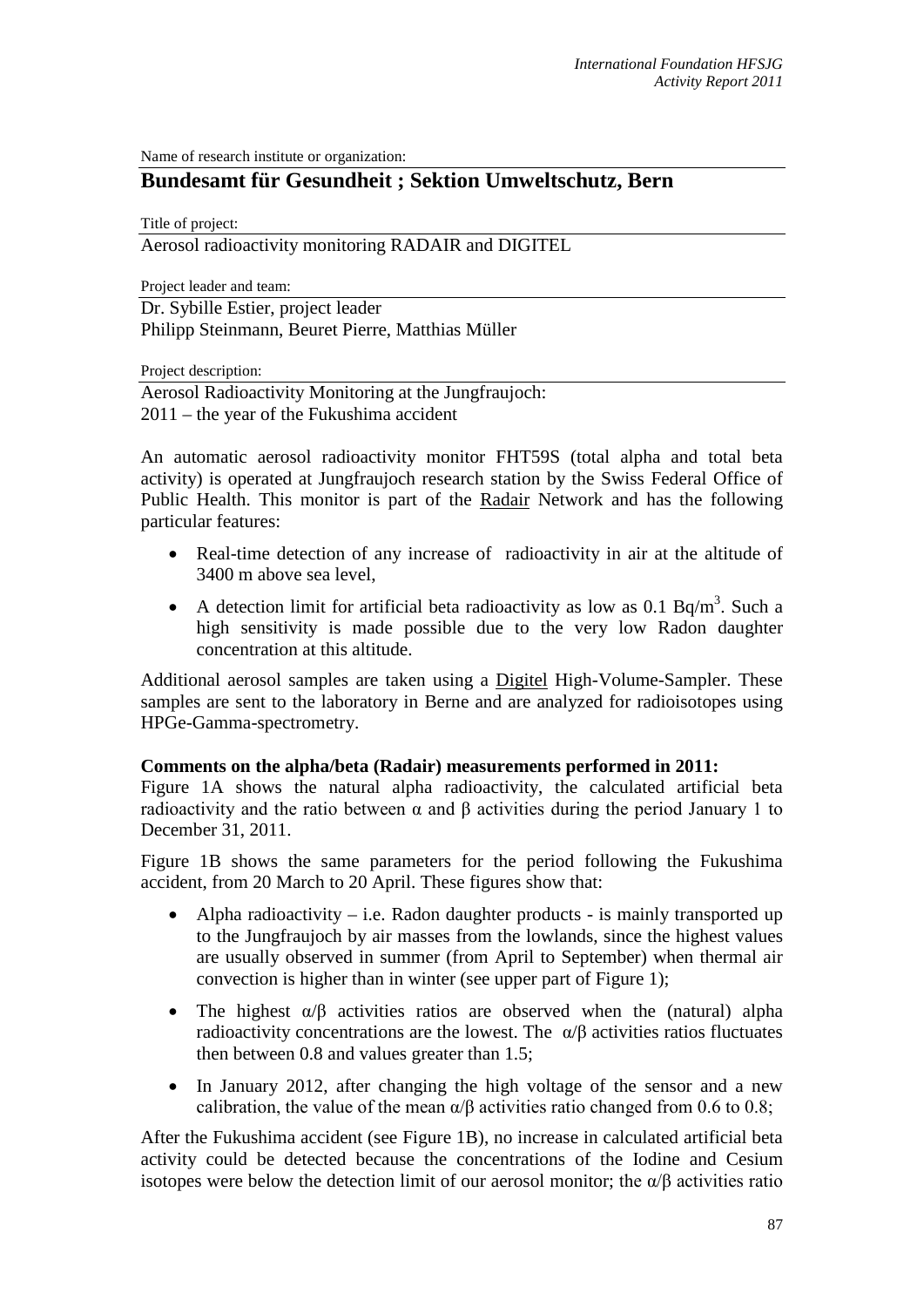remained stable around 0.8. An increase of the artificial beta activity would have led to a decrease of this ratio to a value of about  $0.5 - 0.3$ . However, radioactivity from Fukushima was detected in the Digitel samples (see below).



*Figure 1A. Results of Radair measurements in 2011.*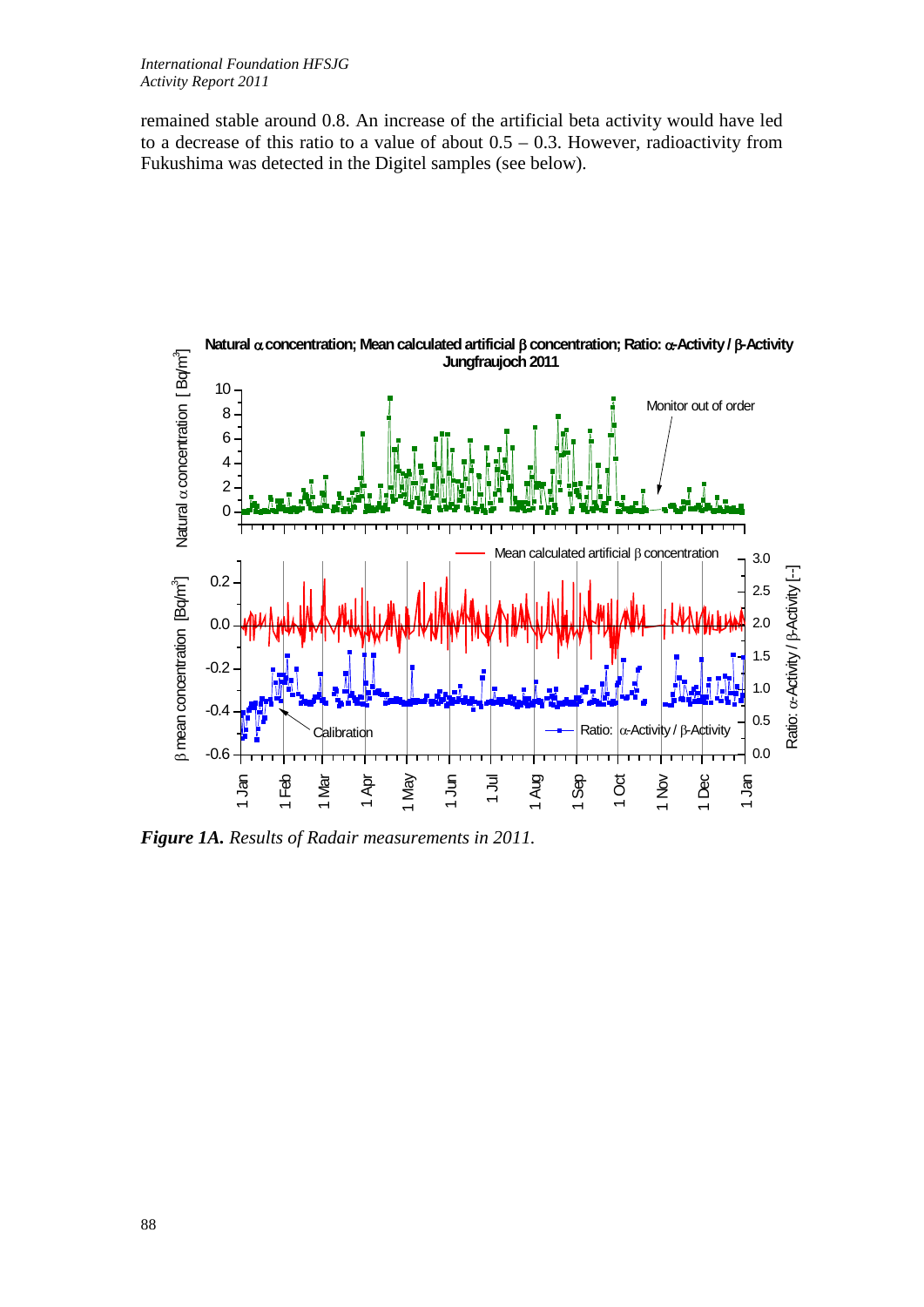

*Figure 1B. Details of Radair measurements during March/April 2011*

Figure 2 (top panel) shows the natural alpha concentration as a function of the wind direction and wind speed. We observe that when the main winds blow strongly, especially the North-West, the natural radioactivity decreases due to the dilution in the air. The highest concentrations are recorded with more gentle South-South-Easterly winds.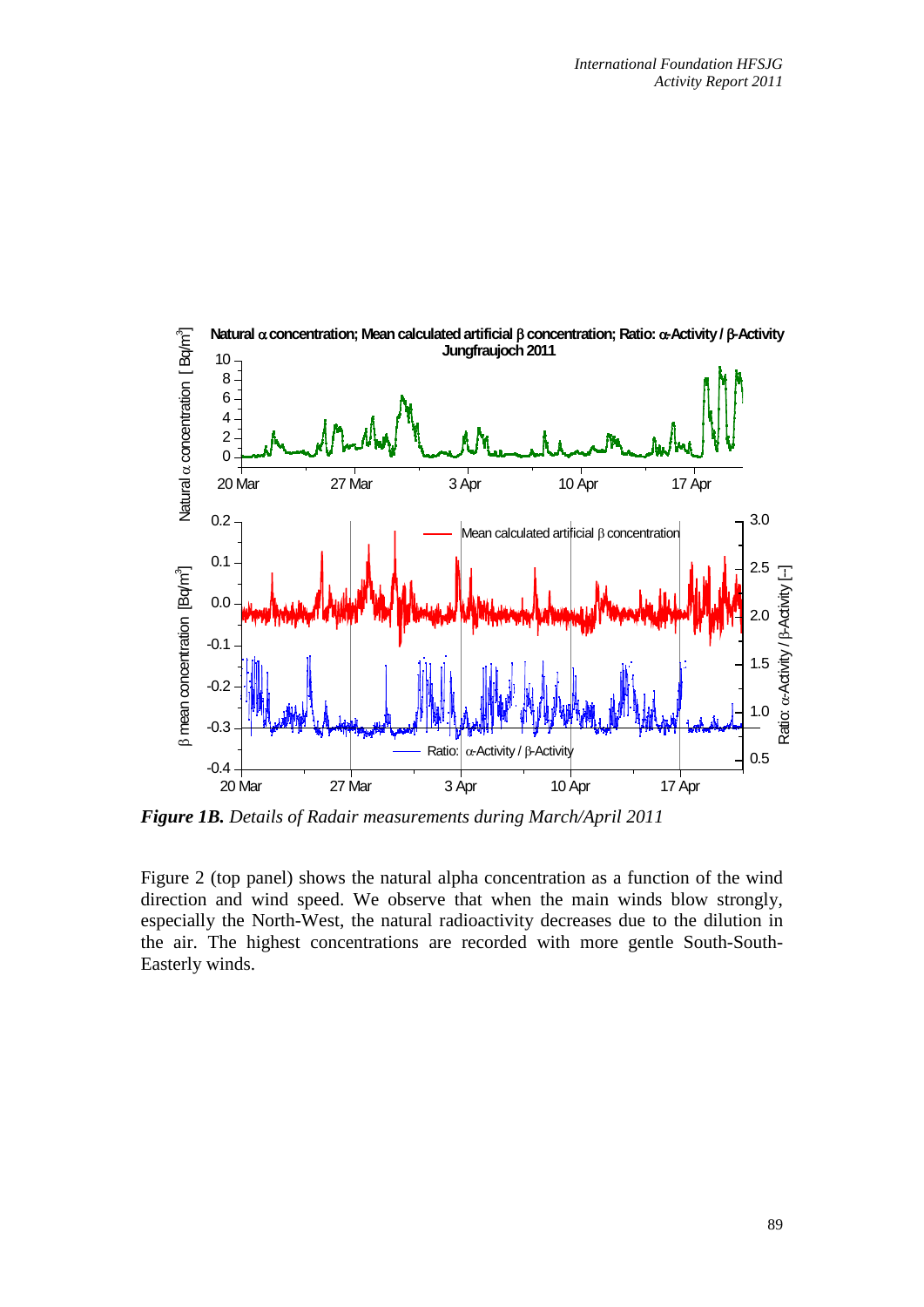

# **Natural** α **concentration depending on the wind speed and direction**





*Figure 2. Natural alpha concentrations and prevailing winds.*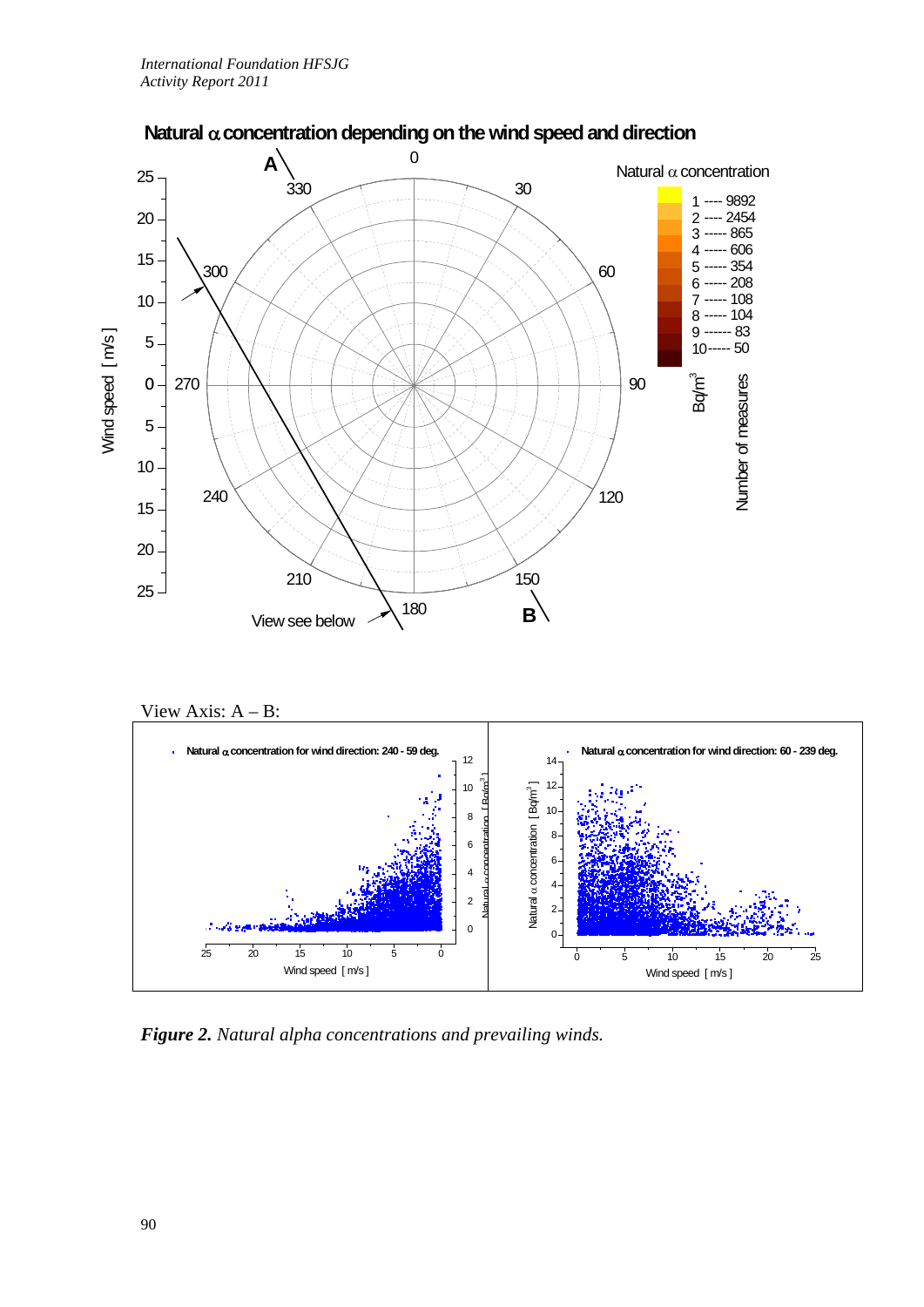Figure 3 shows the histogram of the calculated artificial beta radioactivity in aerosol for 2011 (and 2010). The calculation is done automatically by the monitor by applying an  $\alpha/\beta$ -compensation technique (see below for more details).

- No calculated artificial beta concentration above the detection limit (i.e. the background signal) was observed;
- As shown in the histogram below, some 95 percent of the beta concentrations recorded in 2011 were below  $0.08$  Bq/m<sup>3</sup>.
- The histogram recorded for 2011 is rather symmetric; this shows that the automatic compensation technique was good. Note that even if the histogram recorded for 2011 is slightly less symmetric than the one recorded for 2010, the compensation technique can however be generally considered as adequate.
- The tail on the right side indicates that beta concentrations are more difficult to compensate when the alpha concentrations are a little higher than normal. When the alpha concentration decreases quickly, the compensation technique can't follow. Some values are therefore greater than  $0.1 \text{ Bq/m}^3$ .

Due to some failures of the monitor, there were fewer measurements in 2011 than in 2010.



**Histogram of the artificial beta mean concentration Jungfraujoch : 2010 & 2011**

*Figure 3. Histogram of calculated artificial beta concentrations*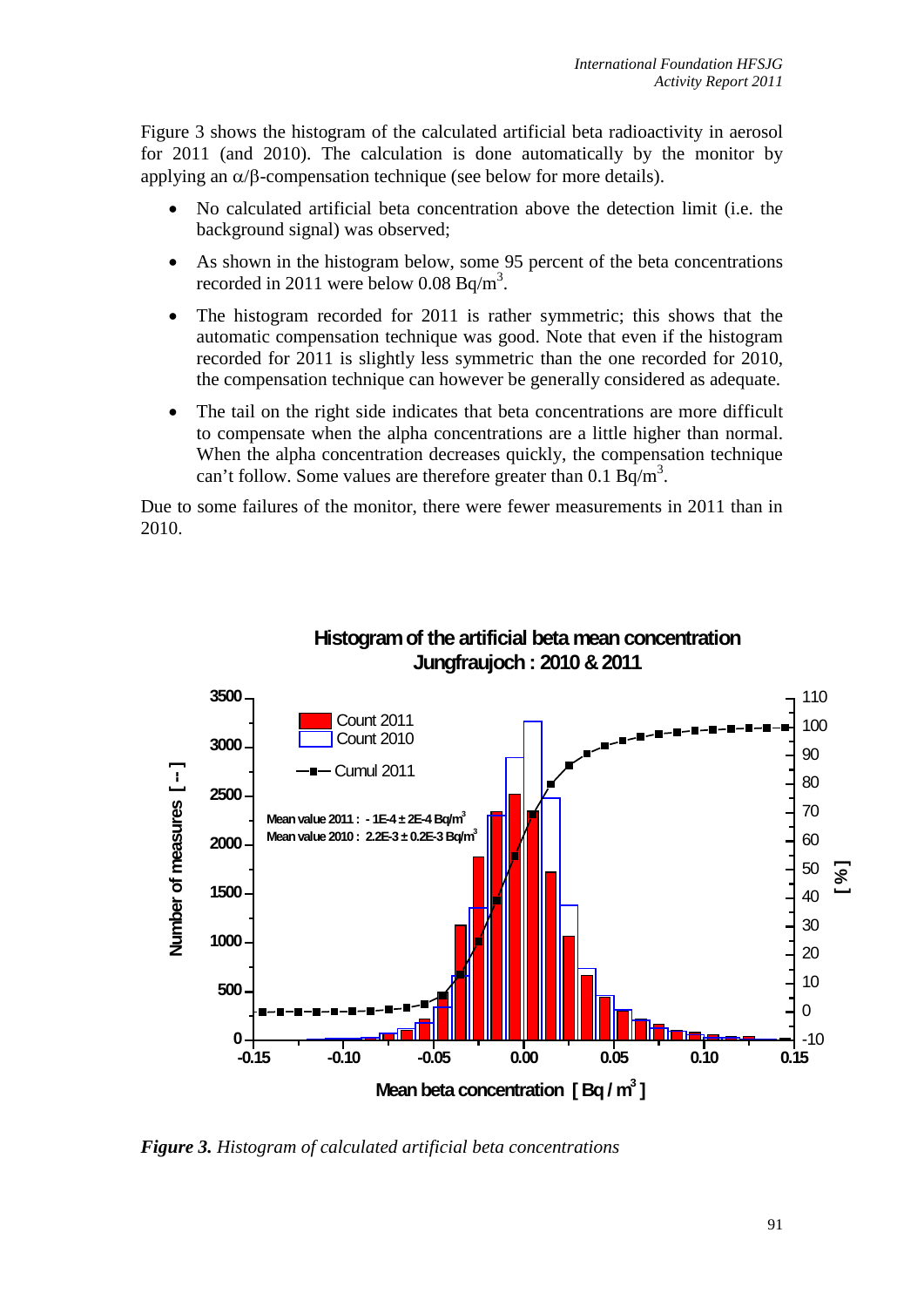For normal situations, i.e. with no artificial radioactivity in the air, the net Beta radioactivity at the Jungfraujoch, calculated using the Alpha-Beta compensation technique, is less than 0.1 Bq/m<sup>3</sup>. At the top of Europe, a radiation incident causing an increase of the artificial beta radioactivity in the atmosphere of as low as 0.1  $Bq/m<sup>3</sup>$  could therefore be detected.

*Automatic* α*/*β*-compensation*: this technique applied by our aerosol monitoring stations is based on the simultaneously measurements of gross Alpha  $(A<sub>G</sub>)$  and gross Beta  $(B_G)$  radioactivity of the aerosols collected on a filter. The net (artificial) Beta radioactivity (B<sub>N</sub>) is then calculated by the following formula:  $B_N = B_G - f \times A_G$ . The constant factor  $\alpha/\beta$  (f) can be adapted either by the software program or by the operator. Note that since 2009, the post compensation was not applied any more; but the factor  $\alpha/\beta$  (f) is periodically adjusted for each monitor.

### **Comments on technical aspects (Radair):**

Except some minor interruptions due to change or repositioning of the filter (March and August), some power cut and a problem of automatic restart of the computer after a power outage (October), there was no major breakdown of the aerosol monitor in 2011.

## **Digitel High-Volume-Sampler: Introduction**

A Digitel DHA-80 High Volume Sampler (HVS) automatic air sampler with a typical air flow rate 0.6 m3/min is operated at the Jungfraujoch by the FOPH. Aerosols are collected on glass fibre filters of 150 mm in diameter. The pump maintains a constant flow rate independent of dust load on the filter. The filters are automatically changed once a week and are measured as a combined sample at the end of the month in the laboratory using a high purity coaxial germanium gamma-ray detector during 1-2 days. Thereafter activities of radioactive isotopes are calculated by considering the corresponding half-lifes and time between sampling and measuring.

During nuclear accident of Fukushima in March 2011 filters were measured individually directly after collection (one week or less) in order to detect radioactive isotopes released by the nuclear power plant more quickly. Therefore, the time between sampling and measuring was significantly shorter than with the routine procedure.

<sup>7</sup>Be and <sup>210</sup>Pb are naturally occurring nuclides. <sup>7</sup>Be has a cosmogenic origin. Around 70% of <sup>7</sup> Be is produced in the stratosphere by spallation of carbon, nitrogen and oxygen. <sup>210</sup>Pb is a long-lived decay product of uranium series  $(^{238}U)$  which gets into the air from radioactive noble gas  $^{222}$ Rn exhaled from the Earth's Crust.

### **Results of the radioisotope measurements of the Digitel filters**

Figure 4 shows the conce ntration (µBq/m3) of 7Be, 210Pb, 131I and 137Cs for 2010 and 2011. The gray vertical line indicates the date of nuclear accident at the Fukushima power plant (March 11th 2011).

Concentrations of <sup>7</sup>Be and <sup>210</sup>Pb remained rather constant during 2010 and 2011. A slight increase of  $^{210}Pb$  during summer 2010/11 can be observed, which is due to convection of 210Pb-rich air masses. 7Be concentration seems to be slightly increased during summer too. This can be related to the air exchange between stratosphere and troposphere.